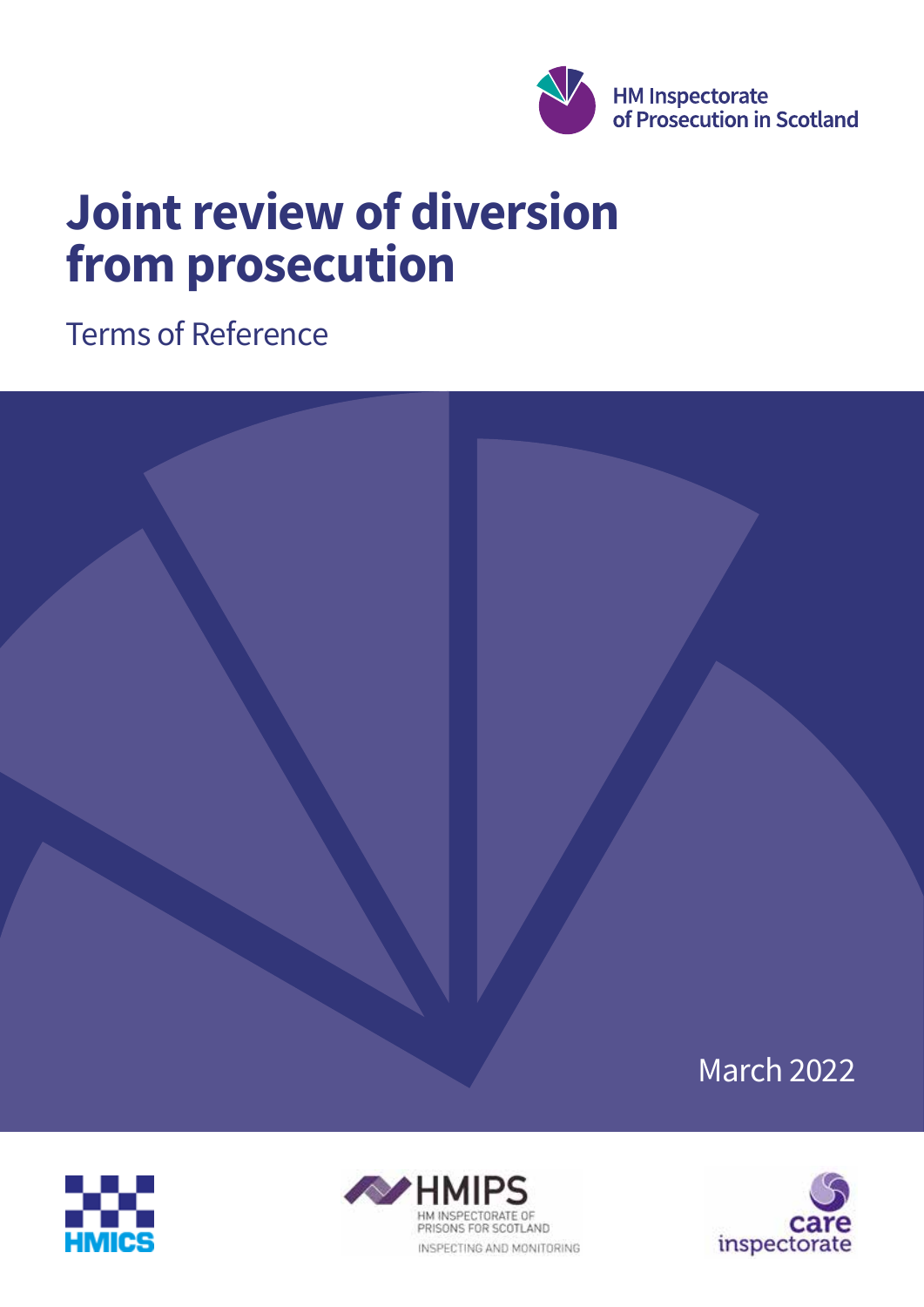### **About us**

#### **HM Inspectorate of Constabulary in Scotland**

HM Inspectorate of Constabulary in Scotland (HMICS) is established under the Police and Fire Reform (Scotland) Act 2012 and has wide ranging powers to look into the state, effectiveness and efficiency of both Police Scotland and the Scottish Police Authority (SPA).

HMICS has a statutory duty to ensure that the Chief Constable and the SPA meet their obligations in terms of best value and continuous improvement. HMICS also has an established role in providing professional advice and guidance on policing in Scotland.

#### **HM Inspectorate of Prosecution in Scotland**

HM Inspectorate of Prosecution in Scotland (IPS) is led by HM Chief Inspector of Prosecution who is appointed by the Lord Advocate to inspect the operation of the Crown Office and Procurator Fiscal Service. The functions of HM Chief Inspector are set out in the Criminal Proceedings etc. (Reform) (Scotland) Act 2007. The 2007 Act makes clear that in the exercise of any of the functions conferred by the Act, HM Chief Inspector is independent of any other person.

#### **Care Inspectorate**

The Care Inspectorate is the independent scrutiny, assurance and improvement support body for social care and social work in Scotland. The powers and duties of the Care Inspectorate are set out in the Public Services Reform (Scotland) Act 2010. The Scottish Government tasked the Care Inspectorate to lead on scrutiny and assurance of justice social work and support the implementation of the community justice model.

#### **HM Inspectorate of Prisons for Scotland**

HM Inspectorate of Prisons for Scotland (HMIPS) is responsible for the inspection and monitoring of Scotland's 15 prisons, and reporting publicly on its findings. Inspection and monitoring activity focuses on establishing the treatment of and the conditions for prisoners, as well as the conditions in which prisoners are transported or held in pursuance of prisoner escort arrangements.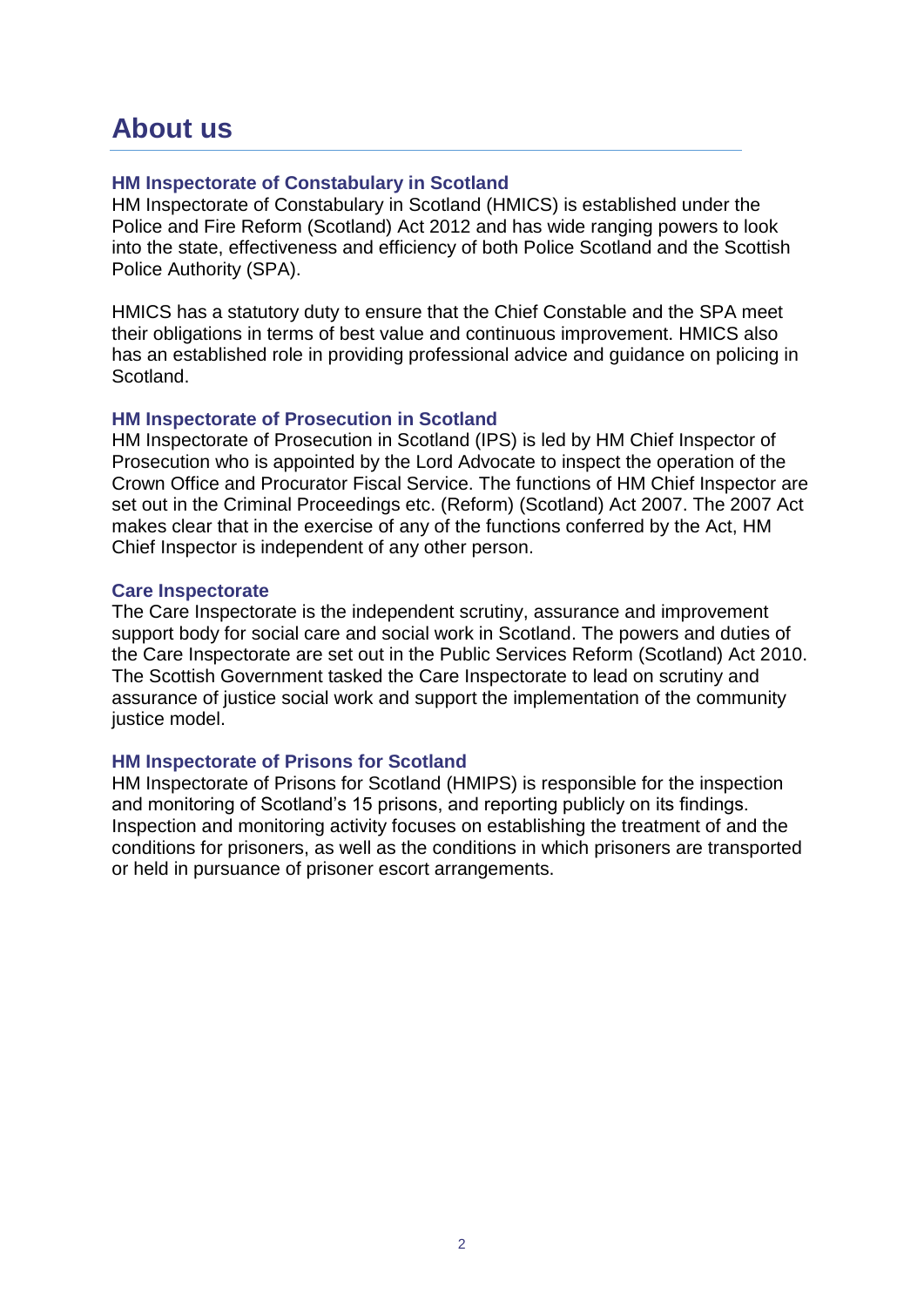# **Our review**

#### **Aim**

- 1. The aim of our review is to assess the operation and impact of diversion from prosecution in Scotland. We will provide an overview of diversion practice from a policing, prosecution and justice social work perspective, highlight what is working well and explore any barriers to the more effective use of diversion.
- 2. The review will be carried out by HM Inspectorate of Constabulary in Scotland (HMICS), HM Inspectorate of Prosecution in Scotland (IPS), the Care Inspectorate and HM Inspectorate of Prisons for Scotland (HMIPS) (the scrutiny partners).

#### **What is diversion from prosecution?**

- 3. Diversion from prosecution is one of several alternatives to prosecution available to the Crown Office and Procurator Fiscal Service (COPFS) upon receipt from the police of a report of offending. Diversion is the process by which COPFS refers an accused person to local authority justice social work (or a partner agency) for support, treatment or other action as a means of addressing the underlying causes of the alleged offending. Diversion from prosecution will be considered in any case where the person reported to COPFS has an identifiable need and where it is assessed that diversion is the most appropriate outcome in the public interest.<sup>1</sup>
- 4. A flowchart illustrating the diversion from prosecution process is available at Appendix 1.
- 5. The Scottish Government publishes data on diversion from prosecution in its Criminal Justice Social Work Statistics series.<sup>2</sup> Table 1 shows the extent of diversion since 2016, including the number of cases referred by COPFS to justice social work, and the number of assessments carried out by justice social work regarding an individual's suitability for diversion.

| Action             | 2016-17 | 2017-18 | 2018-19 | 2019-20 | 2020-21 |
|--------------------|---------|---------|---------|---------|---------|
| <b>Referrals</b>   | 3,476   | 2,662   | 2,945   | 3,088   | 3,886   |
| <b>Assessments</b> | 2,958   | 2,526   | 2,757   | 2,752   | 3,552   |
| Cases              | 2,006   | 1,725   | 1,849   | 1,990   | 2,230   |
| commenced          |         |         |         |         |         |
| Cases              | 1,578   | 1,367   | 1,416   | 1,578   | 1,649   |
| successfully       |         |         |         |         |         |
| completed          |         |         |         |         |         |

#### Table 1 – Diversion from prosecution 2016-17 to 2020-21

#### **Background**

-

6. Diversion from prosecution is one of a range of community justice interventions available to address the underlying causes of offending and to

<sup>1</sup> Community Justice Scotland, [National Guidelines on Diversion from Prosecution in Scotland](https://communityjustice.scot/wp-content/uploads/2020/06/Diversion-from-Prosecution-Guidance-Version-4.0-FINAL-VERSION-April-2020.pdf) (April 2020).

<sup>&</sup>lt;sup>2</sup> Scottish Government, [Criminal Justice Social Work Statistics.](https://www.gov.scot/collections/criminal-justice-social-work/)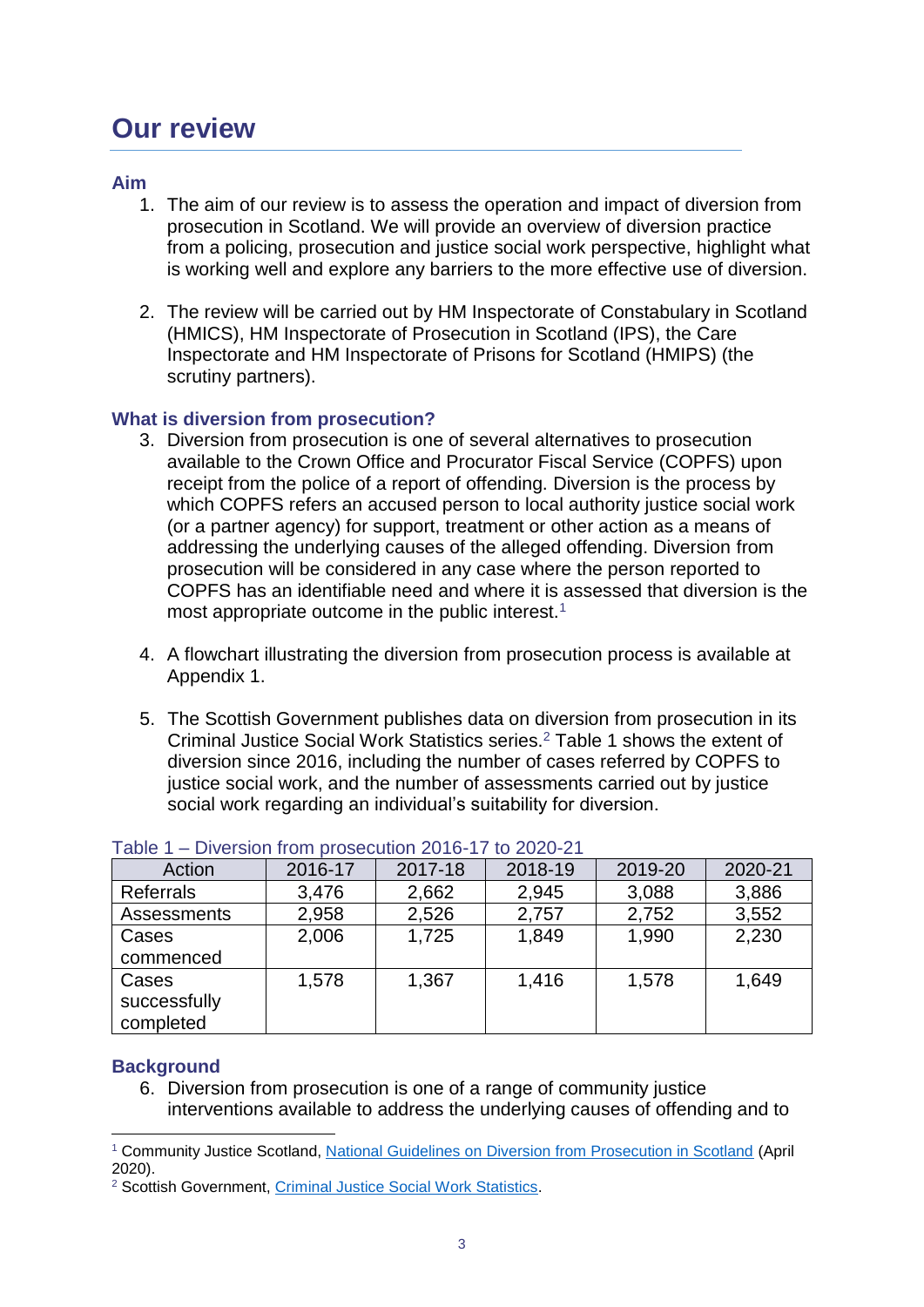prevent reoffending. The Scottish Government has for some time sought to shift the balance between custodial sentences and community justice. Its vision is for people to be held to account for their offending, but also to be given the opportunity to tackle the causes of that offending via early intervention, diversion and community-based disposals. In 2016, the Scottish Government published a National Strategy for Community Justice which stated that community justice partners should:

'Maximise opportunities for the use of diversion. This will require a balance of appropriate decision making by the Procurator Fiscal and provision of suitable services by criminal justice social work and the third sector<sup>'3</sup>

- 7. The strategy described the aim of diversion from prosecution as being to prevent individuals entering the wider criminal justice system by addressing the underlying causes of offending, and to help ensure people get access to the drug, alcohol and mental health services they need.
- 8. More recently, the Scottish Government's Programme for Government 2021- 22 notes plans to invest in a 'substantial expansion of community justice services supporting diversion from prosecution, alternatives to remand and community sentencing, which evidence shows is more effective at reducing reoffending.'<sup>4</sup>
- 9. To support diversion from prosecution, Community Justice Scotland<sup>5</sup> has published national guidelines on diversion.<sup>6</sup> Developed in partnership with Police Scotland, COPFS, the Scottish Government and others, the guidelines describe the aims and benefits of diversion, the diversion process and the role played by the police, prosecutors and local authorities.
- 10.Within COPFS, prosecutorial decision making, including decisions on whether to divert an accused from prosecution, is guided by the Scottish Prosecution Code as well as case marking instructions. When any case is reported to the Procurator Fiscal and there is sufficient evidence, prosecutors will apply the principles set out in the Scottish Prosecution Code. Prosecutors will exercise their professional judgement and identify what, if any, prosecutorial action is in the public interest.

#### **Our review**

-

11.The National Strategy for Community Justice acknowledges that the effective operation of diversion cannot be achieved by any one agency. It is dependent on community justice partners, including the police, COPFS, justice social work and the third sector, working together at a strategic and operational

4 Scottish Government, A fairer, greener Scotland – [Programme for Government 2021-22,](https://www.gov.scot/binaries/content/documents/govscot/publications/strategy-plan/2021/09/fairer-greener-scotland-programme-government-2021-22/documents/fairer-greener-scotland-programme-government-2021-22/fairer-greener-scotland-programme-government-2021-22/govscot%3Adocument/fairer-greener-scotland-programme-government-2021-22.pdf?forceDownload=true) page 101.

<sup>&</sup>lt;sup>3</sup> Scottish Government, [National Strategy for Community Justice](https://www.gov.scot/binaries/content/documents/govscot/publications/strategy-plan/2016/11/national-strategy-community-justice/documents/00510489-pdf/00510489-pdf/govscot%3Adocument/00510489.pdf?forceDownload=true) (2016), page 32. The strategy is currently under review and a revised strategy is expected later in 2022.

<sup>&</sup>lt;sup>5</sup> Established by the Community Justice (Scotland) Act 2016, the role of Community Justice Scotland is to oversee and report on the performance of community justice services, and promote and support improvement and awareness of community justice.

<sup>6</sup> Community Justice Scotland, [National Guidelines on Diversion from Prosecution in Scotland](https://communityjustice.scot/wp-content/uploads/2020/06/Diversion-from-Prosecution-Guidance-Version-4.0-FINAL-VERSION-April-2020.pdf) (April 2020).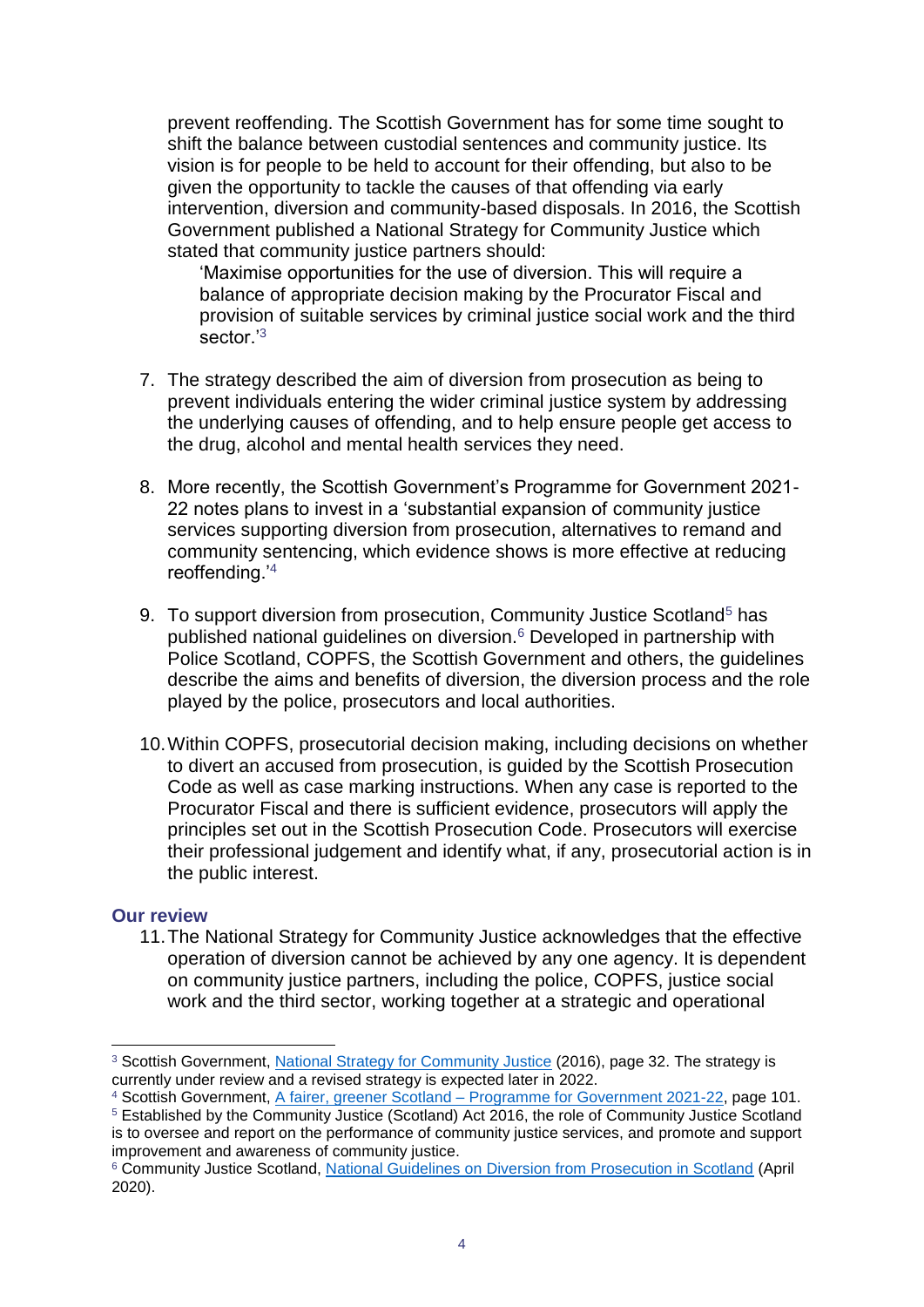level. Given the partnership working required to deliver diversion, a similarly collaborative approach is required for the effective scrutiny of diversion. For that reason, the scrutiny partners have agreed to work together to review how diversion from prosecution is operating in practice.<sup>7</sup> All four scrutiny partners have a duty to cooperate for the purpose of improving the exercise of our scrutiny functions under section 114 of the Public Services Reform (Scotland) Act 2010. Taking into account the ongoing review of the National Strategy for Community Justice and this year's Programme for Government commitments, we consider our review of diversion from prosecution to be timely and in the public interest.

- 12.While IPS has previously considered the diversion of young people in the context of a broader review of the prosecution of young people, $8$  we believe this to be the first independent, comprehensive review of diversion from prosecution. Certainly, it is the first time the four scrutiny bodies have worked together to review diversion.
- 13.Over the last decade however, some research has been carried out regarding diversion from prosecution, although much of it has tended to focus on the diversion of children and young people. $9$  It appears that little research has been carried out since the development of the National Strategy for Community Justice, despite some of the earlier research concluding that further analysis was required:
	- to better understand the way in which cases are marked for diversion and the way in which diversion services are delivered
	- to ensure more equal provision and take up of diversion across local authorities
	- to capture and understand the impact of diversion and the outcomes being achieved.

#### **Scope**

-

- 14.Our review will assess the operation and impact of diversion from prosecution in Scotland. Each of the four scrutiny partners has an inspection framework which underpins their approach to scrutiny. All of the frameworks are informed by the European Framework for Quality Management (EFQM) Model, the latest iteration of which incorporates three overarching tenets: direction, execution and results. In the context of diversion from prosecution, we will consider:
	- direction the extent to which the police, COPFS and justice social work, alongside their community justice partners, share a vision for diversion from prosecution and collaborate on a strategy for delivery, while

<sup>7</sup> While HM Inspectorate of Prisons has no locus in respect of diversion from prosecution, it shares an interest in developing community-based interventions and shifting the balance from custodial sentences.

<sup>&</sup>lt;sup>8</sup> IPS, [Thematic report on the prosecution of young people](https://www.gov.scot/binaries/content/documents/govscot/publications/corporate-report/2018/11/thematic-report-prosecution-young-people/documents/00543365-pdf/00543365-pdf/govscot%3Adocument/00543365.pdf?forceDownload=true) (2018).

<sup>9</sup> See, for example, A Fraser & S MacQueen, Evaluation of early and effective intervention and [diversion from prosecution in Dumfries and Galloway](https://www.pure.ed.ac.uk/ws/portalfiles/portal/14182479/Fraser_MacQueen_Evaluation_of_Early_and_Effective_Intervention_EEI_and_Diversion_from_Prosecution_in_Dumfries_and_Galloway.pdf) (2011); B Bradford & S MacQueen, [Diversion](http://www.sccjr.ac.uk/wp-content/uploads/2012/10/Diversion%20from%20prosecution.pdf)  [from prosecution to social work in Scotland: a snapshot of current patterns and an examination of](http://www.sccjr.ac.uk/wp-content/uploads/2012/10/Diversion%20from%20prosecution.pdf)  [practice in three CJAs](http://www.sccjr.ac.uk/wp-content/uploads/2012/10/Diversion%20from%20prosecution.pdf) (2011); C Gormley, [Mapping of active criminal justice diversion schemes for](https://www.sccjr.ac.uk/wp-content/uploads/2014/01/Mapping-of-Active-Diversion-Schemes-Report.pdf)  [those with mental health problems in Scotland](https://www.sccjr.ac.uk/wp-content/uploads/2014/01/Mapping-of-Active-Diversion-Schemes-Report.pdf) (2013); K Murray, P McGuiness, M Burman & S McVie, [Evaluation of the Whole System Approach to young people who offend in Scotland](https://dera.ioe.ac.uk/23242/1/00479272.pdf) (2015).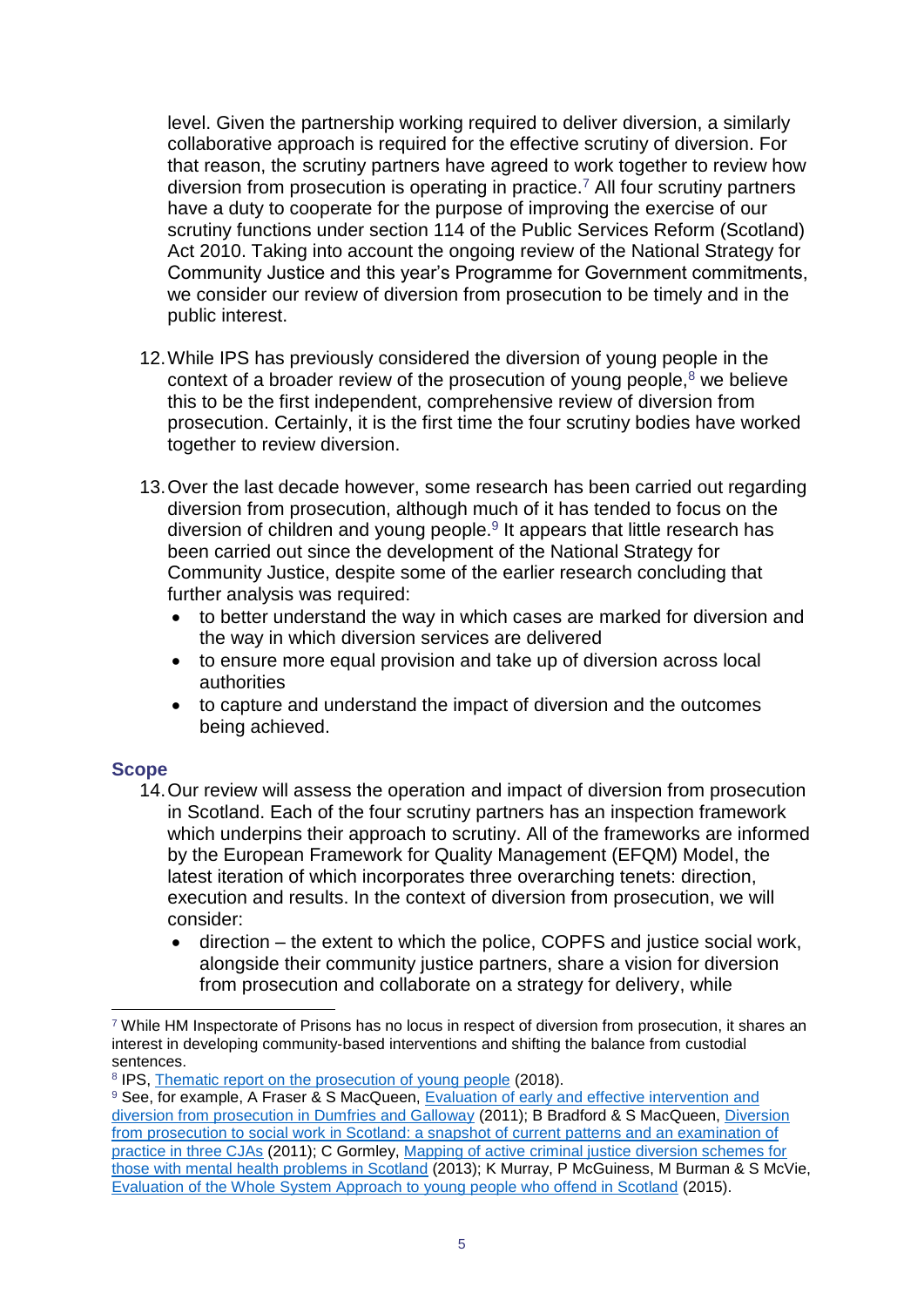respecting the important principle of independent prosecutorial decision making

- execution the effectiveness of systems and processes that support diversion from prosecution and the progress made in implementing the National Guidelines on Diversion from Prosecution in Scotland<sup>10</sup>
- results the extent to which the impact of diversion is understood and intended outcomes are being achieved.
- 15.In relation to execution, we will consider the individual and collective roles that the justice partners play at the various stages in the diversion process. We will consider:
	- how effectively the police identify whether an accused person has an identifiable need which has contributed to the offending and communicate this via the Standard Police Report to COPFS
	- the extent to which diversion is being considered and the systems and processes within COPFS which support prosecutors to make the most appropriate prosecutorial decision in respect of those who have an identifiable need
	- the process by which accused persons are assessed for their suitability for diversion by local authorities
	- the extent to which relevant and appropriate diversion schemes are available across local authority areas to meet the needs of those who have been diverted
	- how well the community justice partners work together to identify individuals suitable for diversion and to deliver effective diversion from prosecution.

16.We will seek to:

- provide an overview of the operation of diversion from prosecution in Scotland, with a particular focus on the role played by the police, COPFS, justice social work and third sector partners
- assess, using available data, the extent to which diversion is being used as an alternative to prosecution
- consider any barriers to diversion or challenges in the effective operation of diversion
- highlight what is working well, as well as areas in need of further development or improvement
- consider the impact of Covid-19 on diversion from prosecution.
- 17.Throughout our review, we will explore equality issues in the context of diversion from prosecution and the extent to which equality has been considered in the development of policies and the delivery of diversion. We will consider, for example, whether particular groups are more or less likely to be diverted and whether appropriate services are available to meet the needs of some groups more than others.

<sup>-</sup><sup>10</sup> Community Justice Scotland, [National Guidelines on Diversion from Prosecution in Scotland](https://communityjustice.scot/wp-content/uploads/2020/06/Diversion-from-Prosecution-Guidance-Version-4.0-FINAL-VERSION-April-2020.pdf) (April 2020).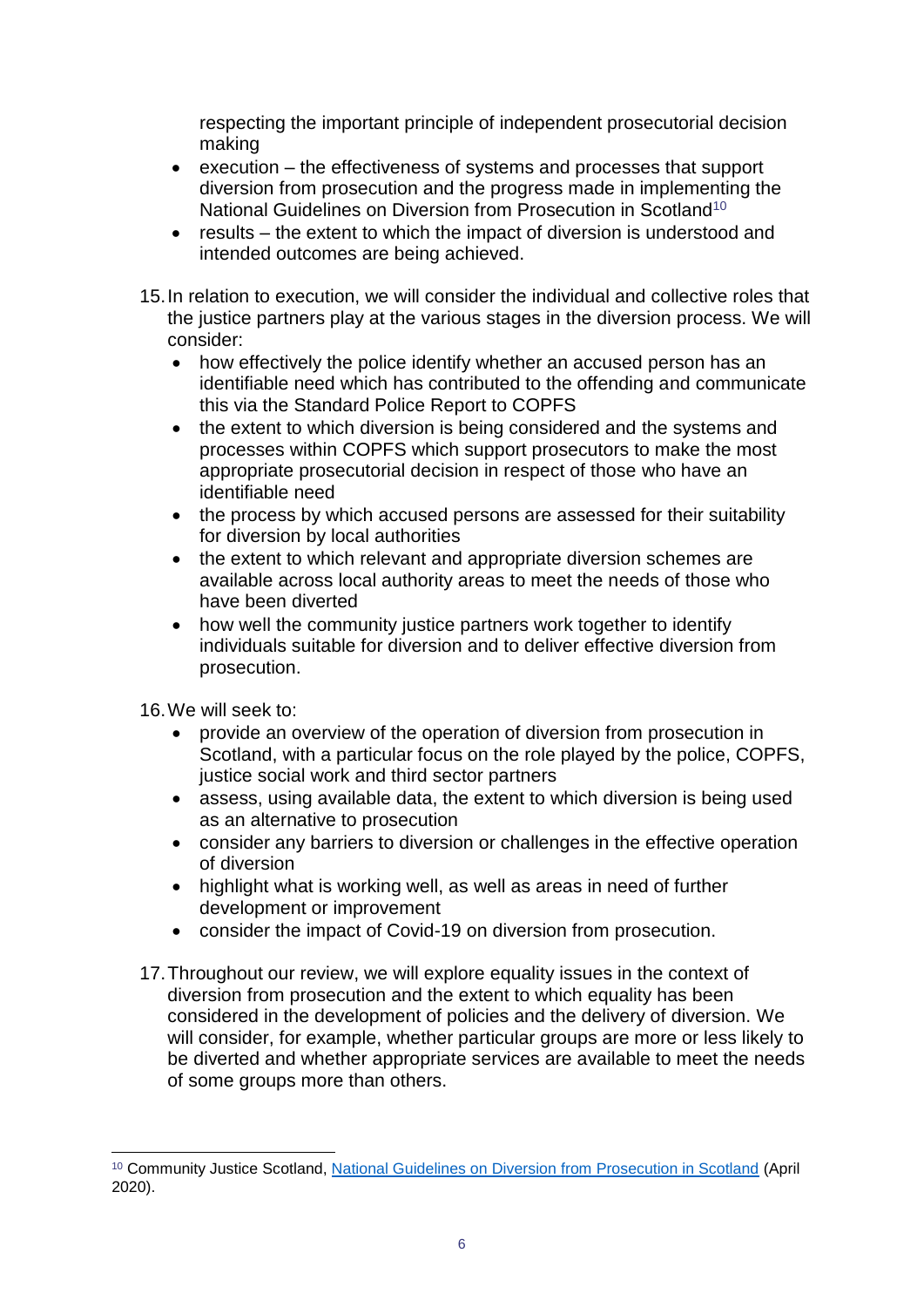18.Our review will focus solely on diversion from prosecution to justice social work (or another agency) by COPFS. It will not address any additional diversionary activity undertaken by the police nor community-based disposals used by the courts. While much of the previous scrutiny or research concerning diversion has focused on the diversion of children and young people from prosecution, our review will consider diversion for adults as well as those under 18.

#### **Methodology**

- 19.Following an initial period of scoping and planning our review, which includes engagement with the inspected bodies and key organisations such as Community Justice Scotland, we will seek evidence from a range of sources. This will include:
	- engaging with key contacts from Police Scotland, COPFS and justice social work to support the review process and to facilitate appropriate access to people and information
	- examining relevant documentation including strategies, policies, guidance, procedures and performance and management information. Where possible, we will access this information from open sources to minimise our scrutiny footprint, but this phase may require Police Scotland, COPFS and/or local authorities to provide information directly to us
	- mapping the diversion services available
	- analysing data to understand when diversion is used, who is diverted and where they are diverted to. We will also explore geographical variation in diversion data and seek to understand the reasons for this variation
	- reviewing a sample of cases which prosecutors seek to divert from prosecution and, where possible, tracking the individual's journey through the process from police report to completion of diversion
	- interviewing key personnel within Police Scotland, COPFS and justice social work, as well as third sector organisations delivering diversion services
	- interviewing relevant stakeholders such as members of Community Justice Partnerships and organisations such as the Children's and Young People's Centre for Justice
	- seeking the views and experiences of those individuals diverted from prosecution, as well as the views and experiences of complainers in cases where the accused has been diverted from prosecution.
- 20.In carrying out our review, particularly in the planning and evidence gathering stages, we will consider our duty of user focus, as set out in the Public Services Reform (Scotland) Act 2010. This will help us ensure that the views and experiences of service users, and those who represent them, shape our work.
- 21.In light of our available resources and to minimise our scrutiny footprint at a time of high demand across the public sector, it is likely that some of our work will be focused in a sample of local authorities rather than across all 32. In doing so, we will select a small number of authorities taking into account the size of the available sample, service model, geographical spread and the impact of other recent, planned or concurrent scrutiny activity.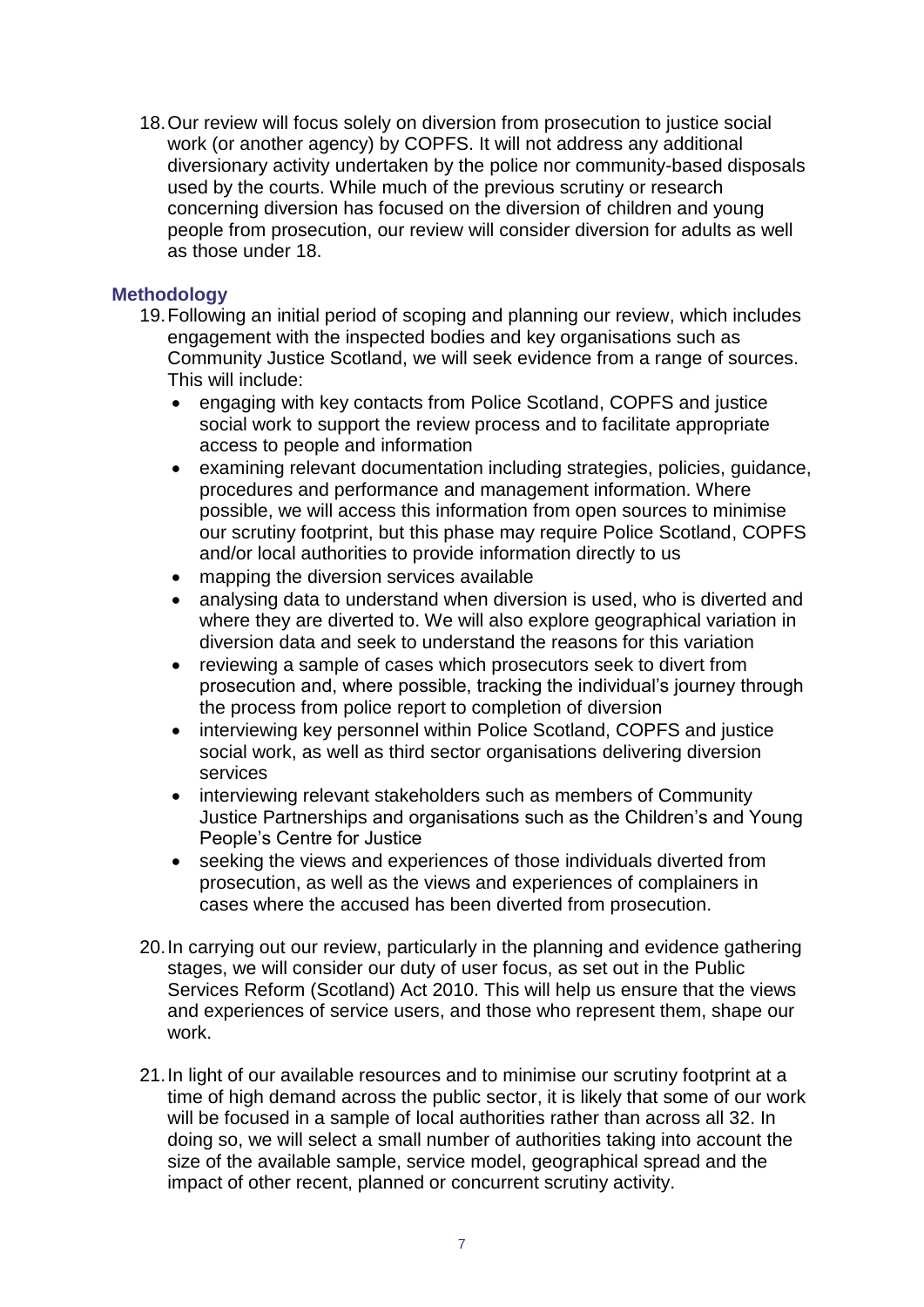#### **Reporting**

- 22.A report of our review will be published and made available on our respective websites. We anticipate publishing our report in late Summer 2022, although that timescale may vary depending on, for example, the ease with which we are able to access relevant case records as well as restrictions associated with the pandemic.
- 23.For further information about the review, or if you have information or experiences that you would like to share with us, please contact:

Ray Jones, Lead Inspector, HMICS - [ray.jones@gov.scot](mailto:ray.jones@gov.scot) Liz Ross, Assistant Inspector of Prosecution - [ips@gov.scot](mailto:ips@gov.scot) James Black, Strategic Inspector – [James.Black@careinspectorate.gov.scot](mailto:James.Black@careinspectorate.gov.scot) Liz Ravalde, Senior Researcher, HMIPS – [Liz.Ravalde@gov.scot](mailto:Liz.Ravalde@gov.scot)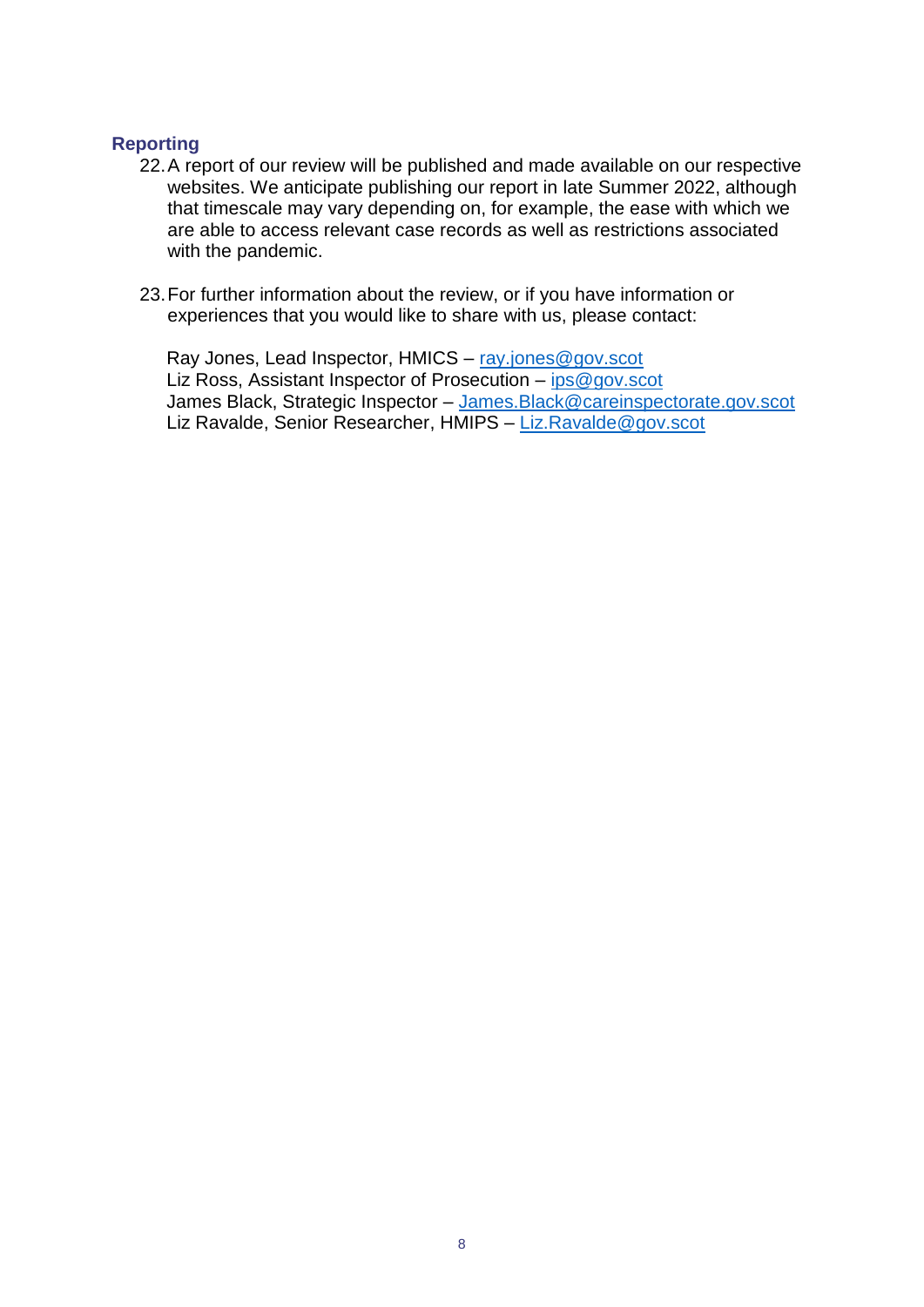## **Appendix 1 – Diversion from prosecution process**

This process chart appears in the National Guidelines on Diversion from Prosecution and is reproduced here with the kind permission of Community Justice Scotland.